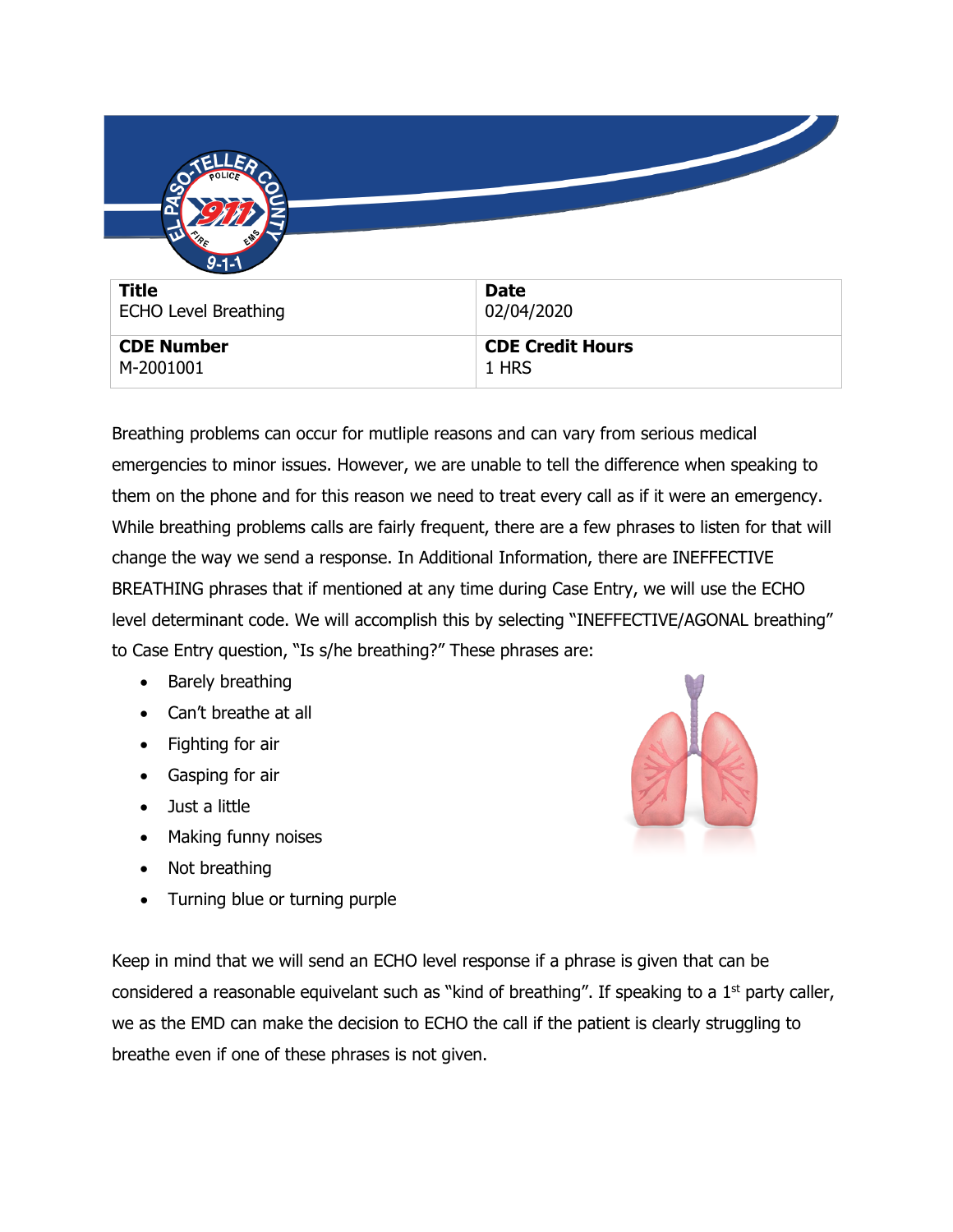

Because difficutly breathing is a priority symptom, we need to give consideration to this when selecting a Chief Complaint. However, thorough investigation of exactly what happened will truly determine the correct protocol by addressing the mechanism of injury. For example, if the patient is having trouble breathing due to an allergic reaction, we will be on Protocol 2 and can still send an ECHO from that protocol.

Remember that if a patient is awake and having trouble breathing, we don't want to lay them down since it can make it harder for them to breathe.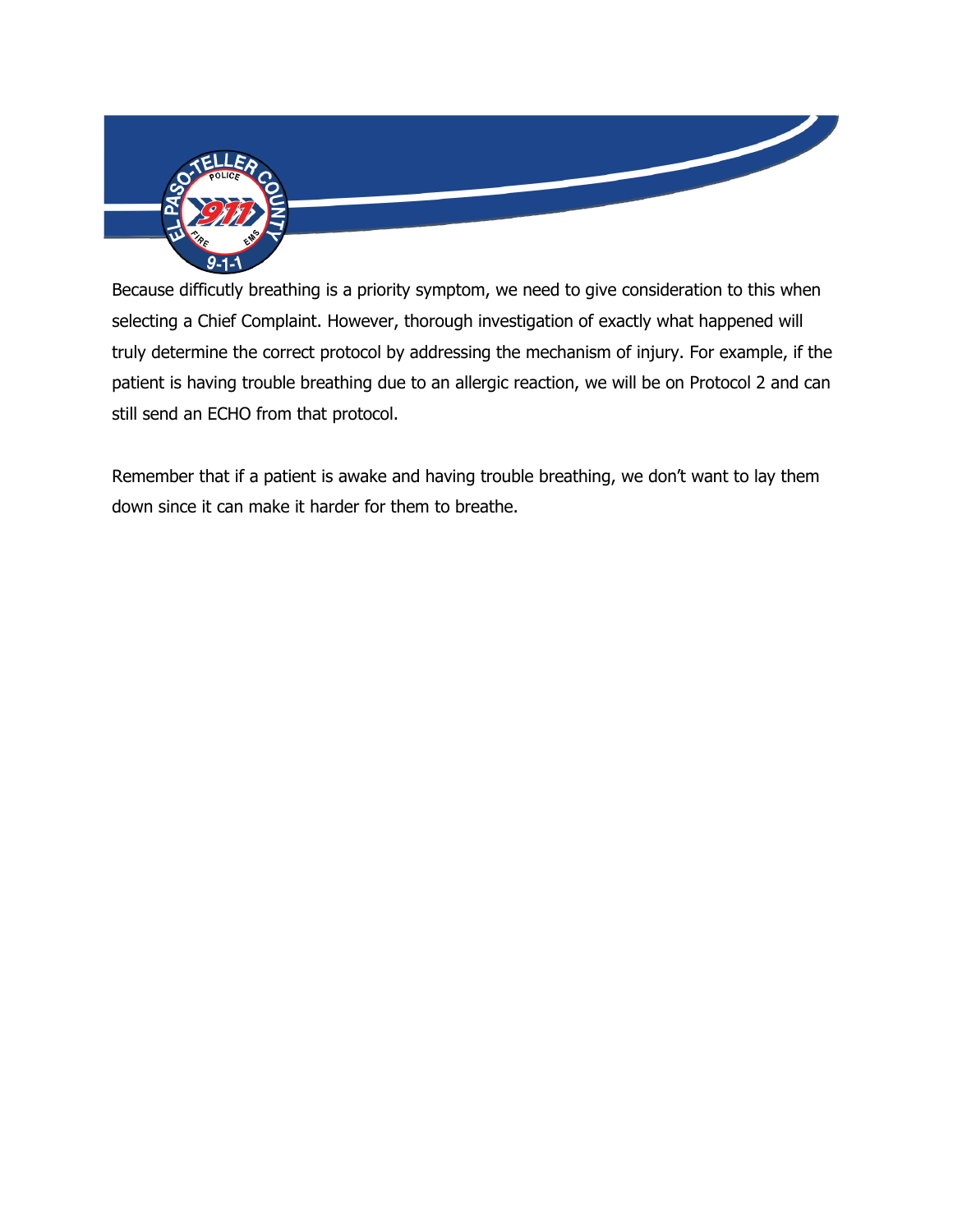

## Complete the crossword puzzle below



## **Across**

4. Unable to complete a full sentence without taking a breath is difficulty speaking between...

- 7. Suffix of 'O'
- 9. Loss of air sac function

## Down

- 1. Suffix of 'A'
- 2. Is not considered difficulty or abnormal breathing<br>3. A color change of clinical significance
- 
- 5. A color change of clinical significance
- 6. Clammy or cold sweats is coded as a....
- 8. Chronic Obstructive Pulmonary Disease
- 10. INEFFECTIVE/AGONAL breathing is coded as an...